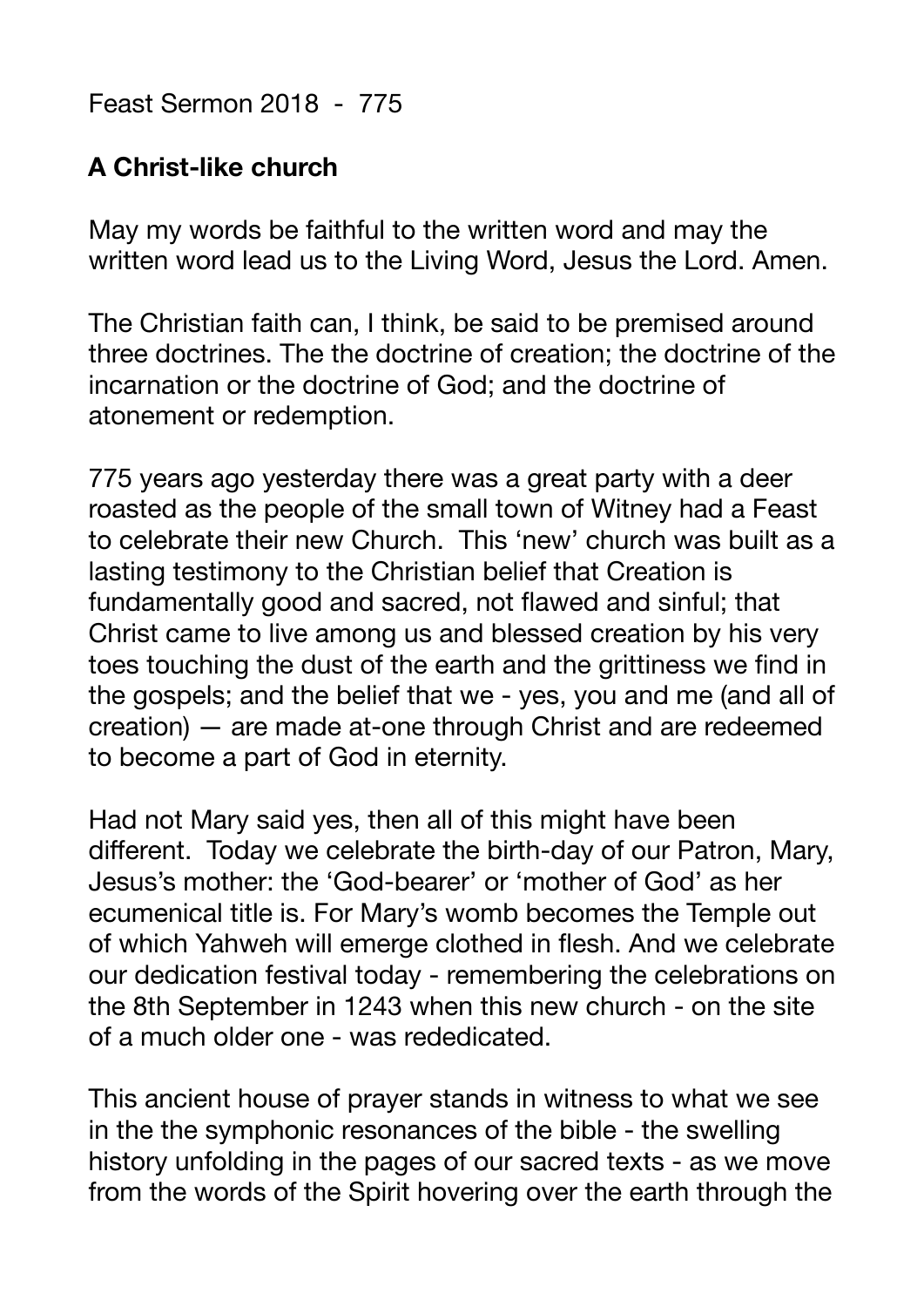law to the prophets and eventually the coming of Christ as a human being into the very presence of human flesh in Jesus at the Incarnation. God made flesh, 'full of grace and truth' - as God is birthed in humanity and the Spirit hovers again, this time over Mary.

Now many of you will know Mary has not been uncontroversial in the history of the church. However, in the *massive* majority of the history of the Church (including our own history in the Anglican church) - Mary has a pre-eminent place among the Saints as the person who gives to us a right understanding of the real humanity of Jesus. Without Mary, there is no incarnation, creation is lost, and there is no atonement or redemption.

Luke, our gospel writer, shows Mary as a role model for the ideal Christian: she is *the* model for Christian discipleship, the person of all persons whom we should emulate if we wish to follow her son. She shows us what it is for us to be Christ-like.

In the Gospel of Luke, Mary is the most Christ-like human being in the story. Mary's words to the angel in today's gospel are an exact parallel of what Jesus will later pray in the garden, 'Let it be with me according to your word' mirrors, 'Not my will but yours be done'.

Mary's call - vocation - is laid bare today. It mirrors patterns for Moses (Exodus 3.1-12), Isaiah (Isa 6.1-13) and Samuel (2 Samuel 3.4-9). And we see Mary's journey through confusion to faithfulness as she moves from 'How can this be' to 'here am I the servant of the Lord'. As Mary becomes the 'house' that will build God out of her cells and blood, and Mary, the peasant girl, births God into the world and then let's go.

Yet there is more than this. The annunciation is *our* story - the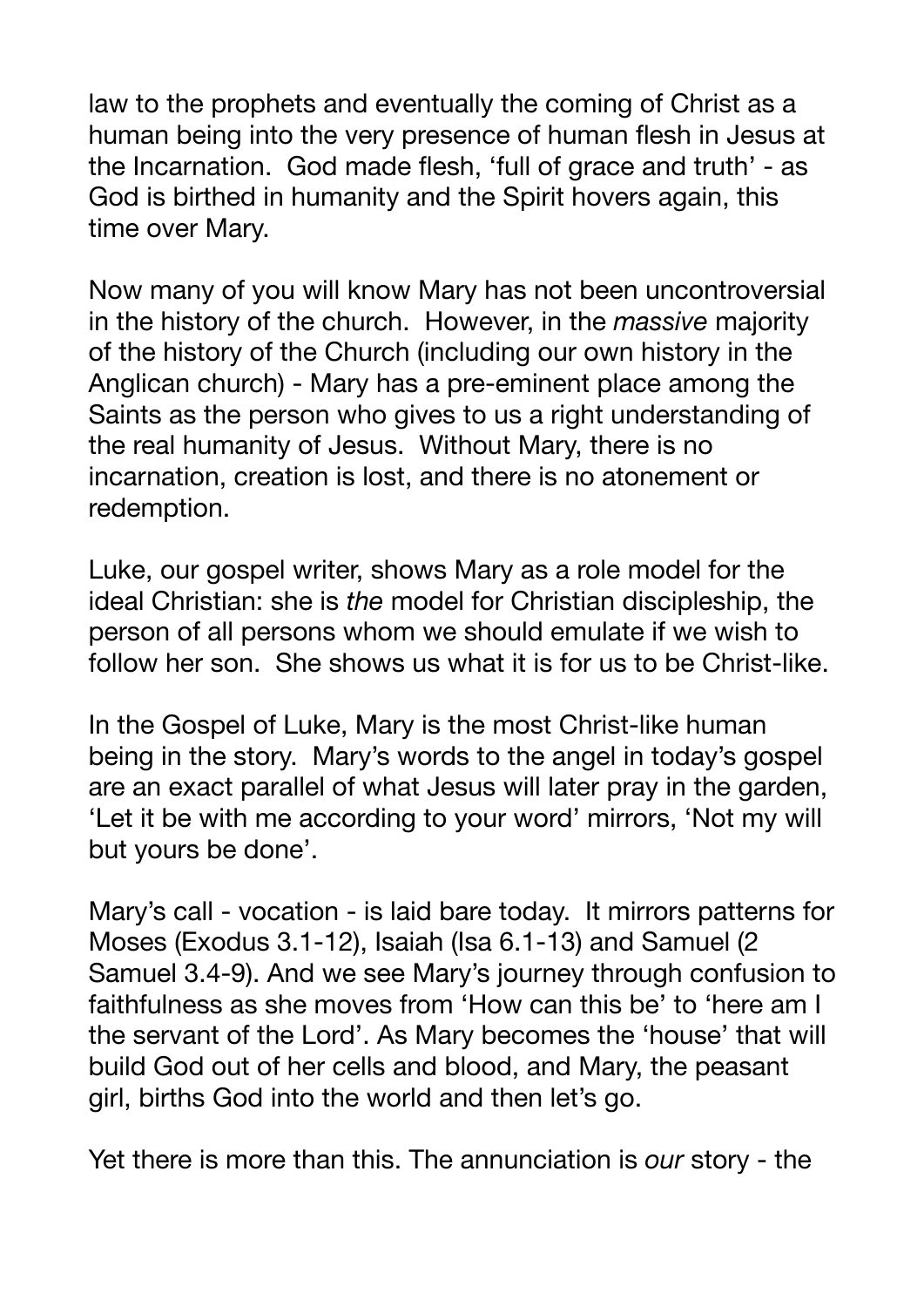story of *our* confusion and disbelief when God appears, and then feels to have gone and we are left to pick up the pieces. This movement of comfort, assurance, explaining a bit of the plan, questioning doubt and agreement to partnership is central to us all. We too here in S Mary's Witney have to learn to let the process flow. 'Yes, let it be…'

There's such wisdom in those words. Every time we say, 'No. The rules say…' we hurt others and ourselves. Instead we can dance with the God of love and say, 'Let it be'.

There are those who criticise the use of our church to welcome in those outside into this house of prayer through our festivals. They argue that we should keep the sacred space reserved and 'ordered'. To them I point to the passionate God of love who constantly chooses the unexpected, who breaks down barriers that exclude and prevent. The God who takes new paths, yet untrodden, to reach out to those who do not yet know the power of God's love: the tax collectors, prostitutes and sinners are before the righteous pharisees in the Kingdom.

Today we rejoice with our patron, Mary, who was committed to personal growth and the release of energy long suppressed - a hospitable person who shows unconditional love and selfdetermination - as Ruth, Tamar, Rahab and Bathsheba did before her.

And now it's us… as we prepare for the next 775 years.

In sharing the the song of testimony and the gospel of peace I believe that it is through hospitality and welcome that we can best share the Good News. As I read recently , '*The call of God keeps after us, calling us by name, until finally we step over the lines we have drawn for ourselves and discover a whole new world on the other side.*' *(Rev. Barbara Brown Taylor)*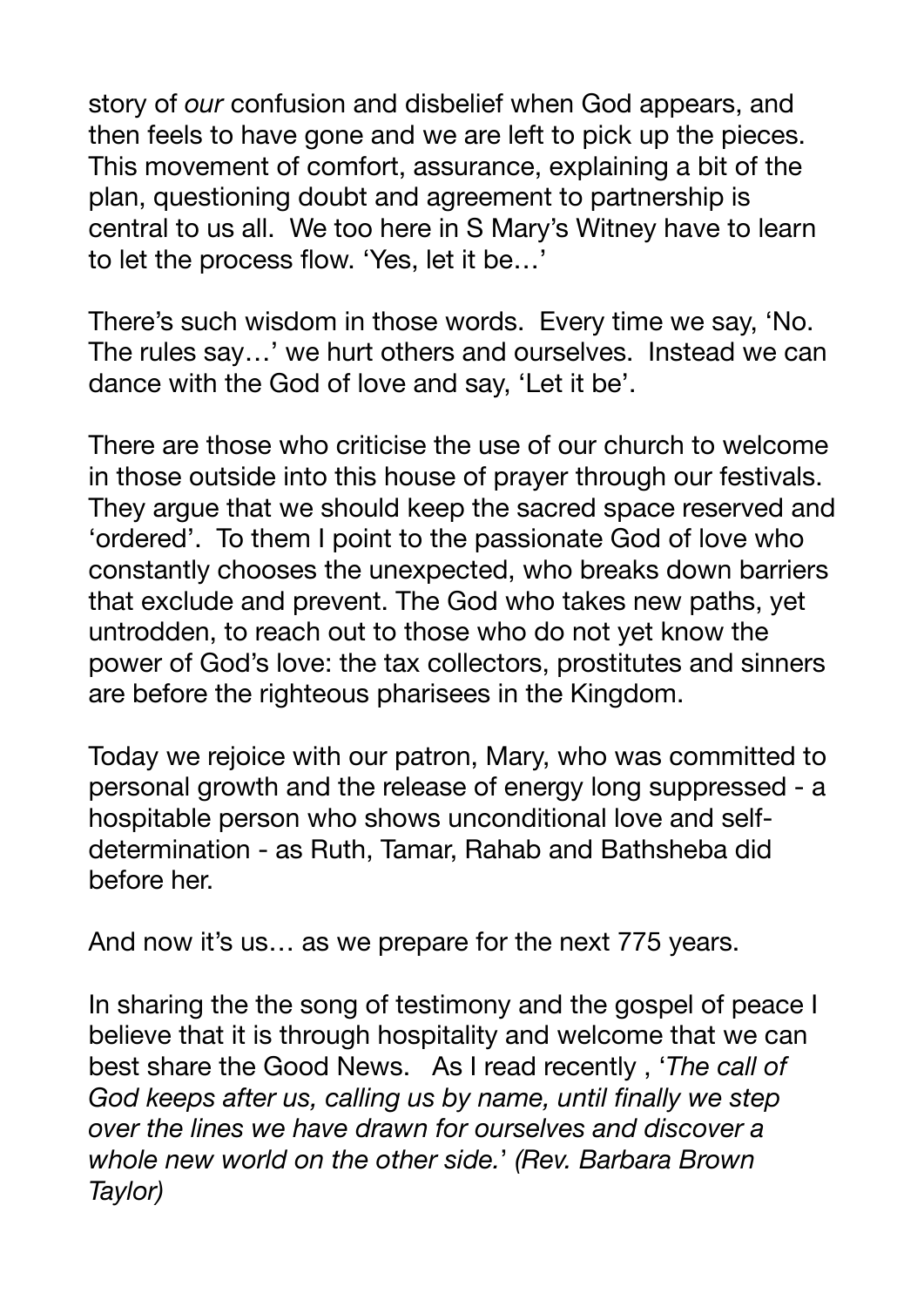For me as I reflect on 9 years of ministry here and my small attempts to break down barriers and invite others in from outside the community of faith here, I believe passionately that we are following the path and gritty determination of a young unmarried mother who said yes, and responded to a God who has the power to unravel every injustice yet placed this power in the hands of a tiny baby.

My hope for the future of this amazing church is that we will become - yes - more Christ-like. Today we begin our 775 celebrations and start a series of sermons about what it means for us to hope in the future. We've got various speakers outlined in the new leaflet and I hope they will challenge us to be more open, to be more confident and to be more Christ-like.

Like Christ - if we are brave enough - we can give our best gift of all - ourselves. Without any certainty that it is going to be understood or appreciated - yet still we go out to other people, we offer our relationship with God, our longing to help, to love and to heal. We will continue to be prepared to be vulnerable, to be seen as a fool by some, in a way that only a Christian will attempt. We do that because our faith is grounded in the Incarnation - in the foolishness of a God taking the form of a helpless baby, whose greatest moment was to hang forsaken on an instrument of torture and death. A God who believes in the fundamental goodness of creation. A God who has power to redeem our mistakes and once again make us one with God's very self.

*(cf Monican Furlong's address to the clergy of Wakefield Diocese 1966)* 

The setting in which we find ourselves in 2018 is very different when we compare it to 1243. Back that in the 1200s it was an agricultural society, where most inhabitants would be peasants, who would suffer famine, plague and war. Interestingly though,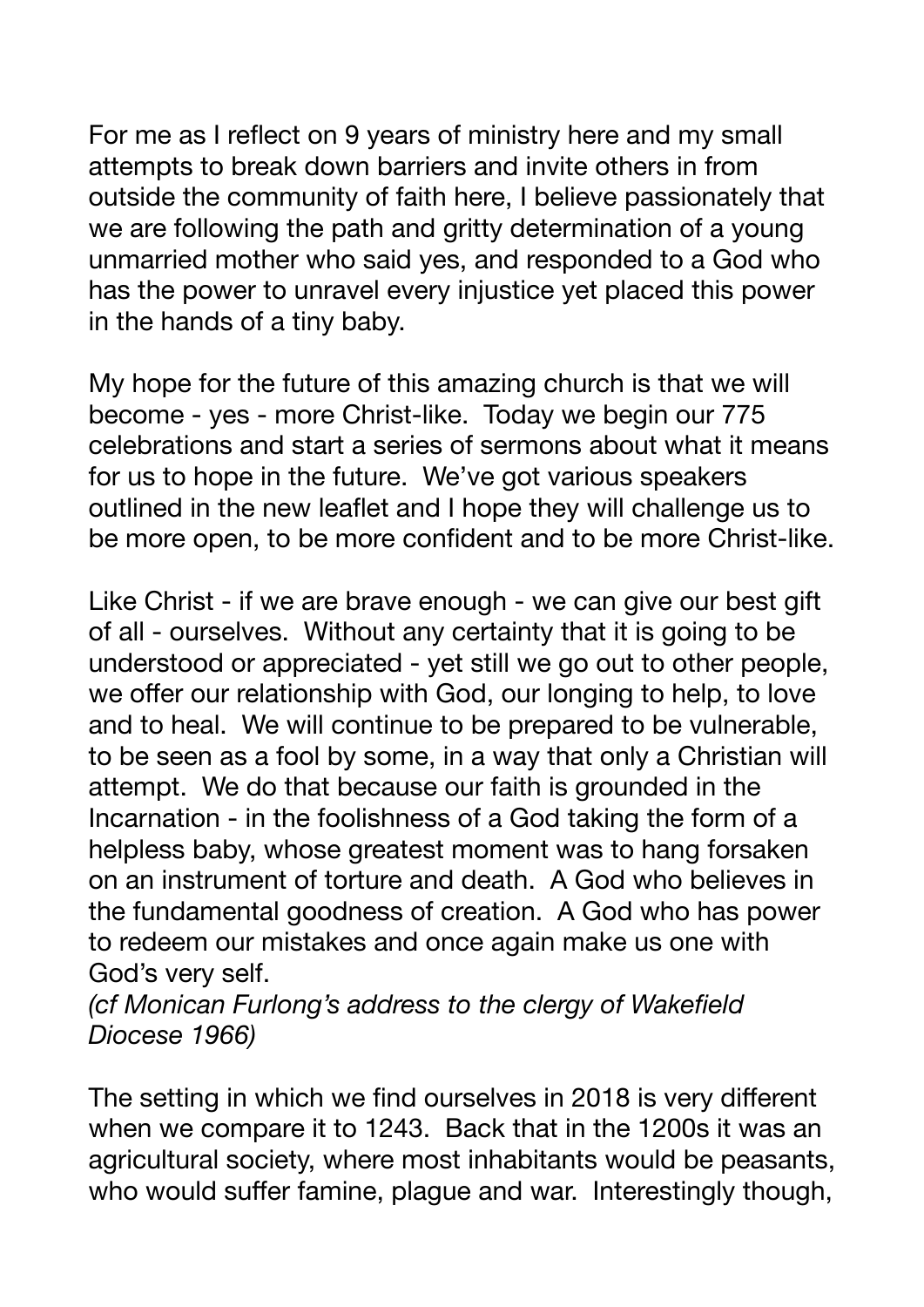in the same month as our church was consecrated our country signed a truce with France (and who knows we might even have a truce with Brexit negotiations before too long!). It was also only 3 years after S Paul's Cathedral had been consecrated, and it was 2 years before Westminster Abbey was rebuilt in Gothic style and reconsecrated.

But now in 2018 our our economic system is faster and knowledge increases at breakneck speed. And things move along so quickly.

And yet…

If we have the courage to live out our faith, to allow God to transform us and renew us. Then what a future this house of prayer has. Rather than retreating into a silo of safety, where we only mix with those who think like us, where we only invite in those we consider to be sound and of like opinion. Rather than this, let us be those who embrace those outside our comfort zone, let us show forth God's all encompassing love.

For this very building, the stones of which have been hallowed by countless prayers, is a place called to be a base from which the people of God go into the world and where all are welcomed in. Yes, our church building is meant to be a place of life, a centre of ministry, where God's people gather to worship, to hear the message of the angels, to celebrate the meaning of life, and to be transformed, and then "burst forth," back out into the world to share the Good News with, and transform the lives of, others. And at the same time it is also a place of assembly, where the 'other' is welcomed in, to allow that world to break in to this space, to shape and form it and to change us.

In 1243 this building was an outrageous statement of the presence of God in this place, long before Witney was a town